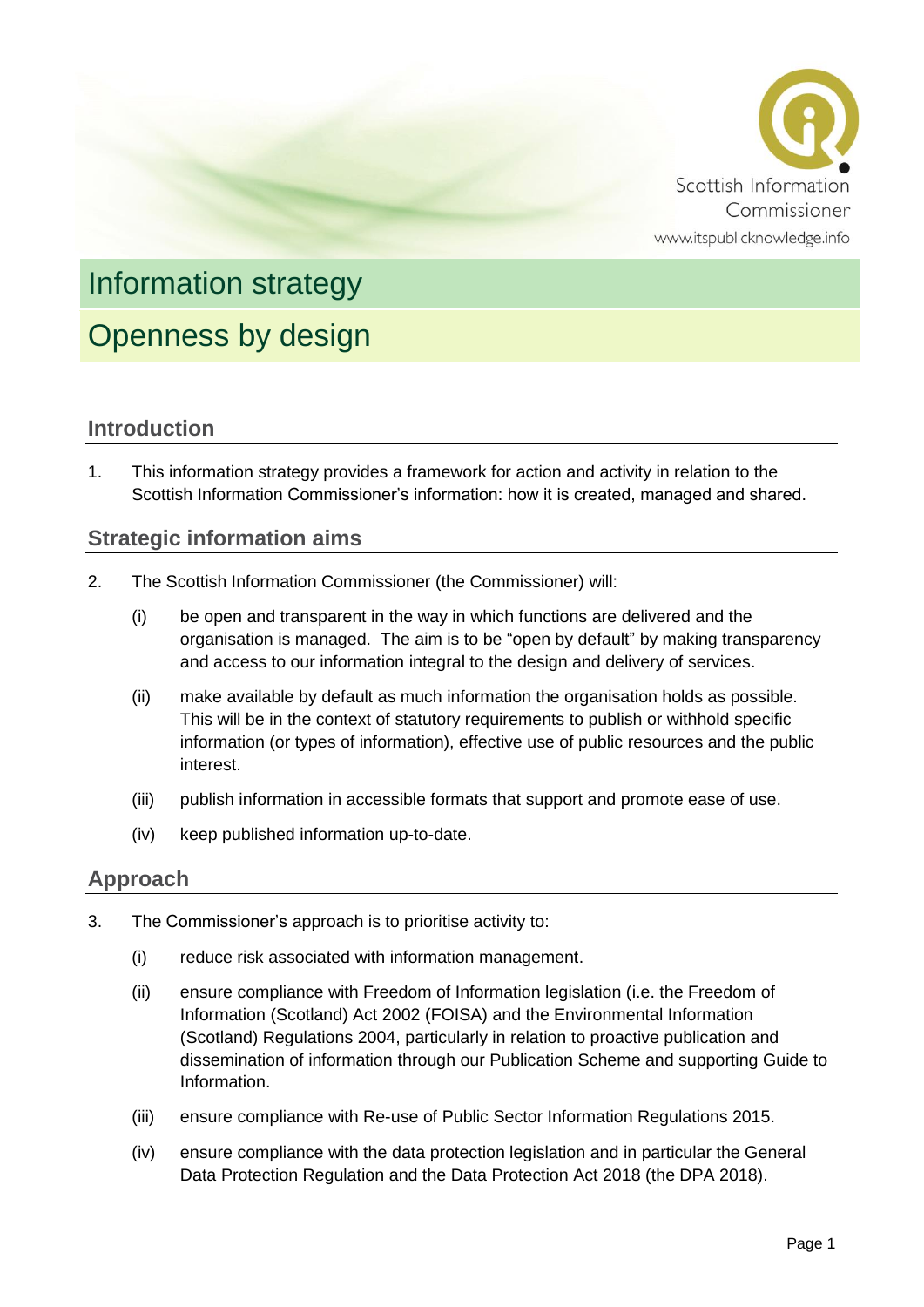- (v) demonstrate good practice in publishing Open Data.
- (vi) deliver operational and/or resource benefits to the way in which information is managed as a strategic asset.
- 4. The ultimate aim is to maximise the benefits of proactive publication by publishing as much as possible as open data, making as much available under re-use and FOI publication provisions (and so reduce the impact of information requests), while taking account of restrictions placed on the Commissioner under section 45 of FOISA and while complying with data protection legislation.

# **Relationship between FOI legislation and other access to information legislation**

- 5. Commonality between the various legal requirements will be identified and, where possible, duplication removed, so as to present a clear view of what information we hold, how and in what format it is published (or withheld), and how it can be accessed and re-used.
- 6. Over time, this will include identifying changes in how we manage the business to minimise the amount of preparation and manipulation of data and information needed to make it publishable, for example automatic production of anonymised data sets. At the same time, we will ensure that personal data is properly protected and processed in compliance with the requirements of data protection legislation.

#### **Delivery and resources**

7. Delivery will be through projects included in the annual Operational Plan. Generally, a brief will be produced for each project from which project plans will identify specific resource requirements (and how they are to be met), key deliverables and the timescales in which they will be delivered.

#### **Contact us**

**Scottish Information Commissioner** Kinburn Castle Doubledykes Road St Andrews, Fife KY16 9DS

t 01334 464610 f 01334 464611 enquiries@itspublicknowledge.info

#### **www.itspublicknowledge.info**

© Scottish Information Commissioner 2020 You may use and re-use this information (not including logos) free of charge in any format or medium, under the terms of the Open Government Licence v3.0. To view this licence, visit <http://www.nationalarchives.gov.uk/doc/open-government-licence/version/3/>